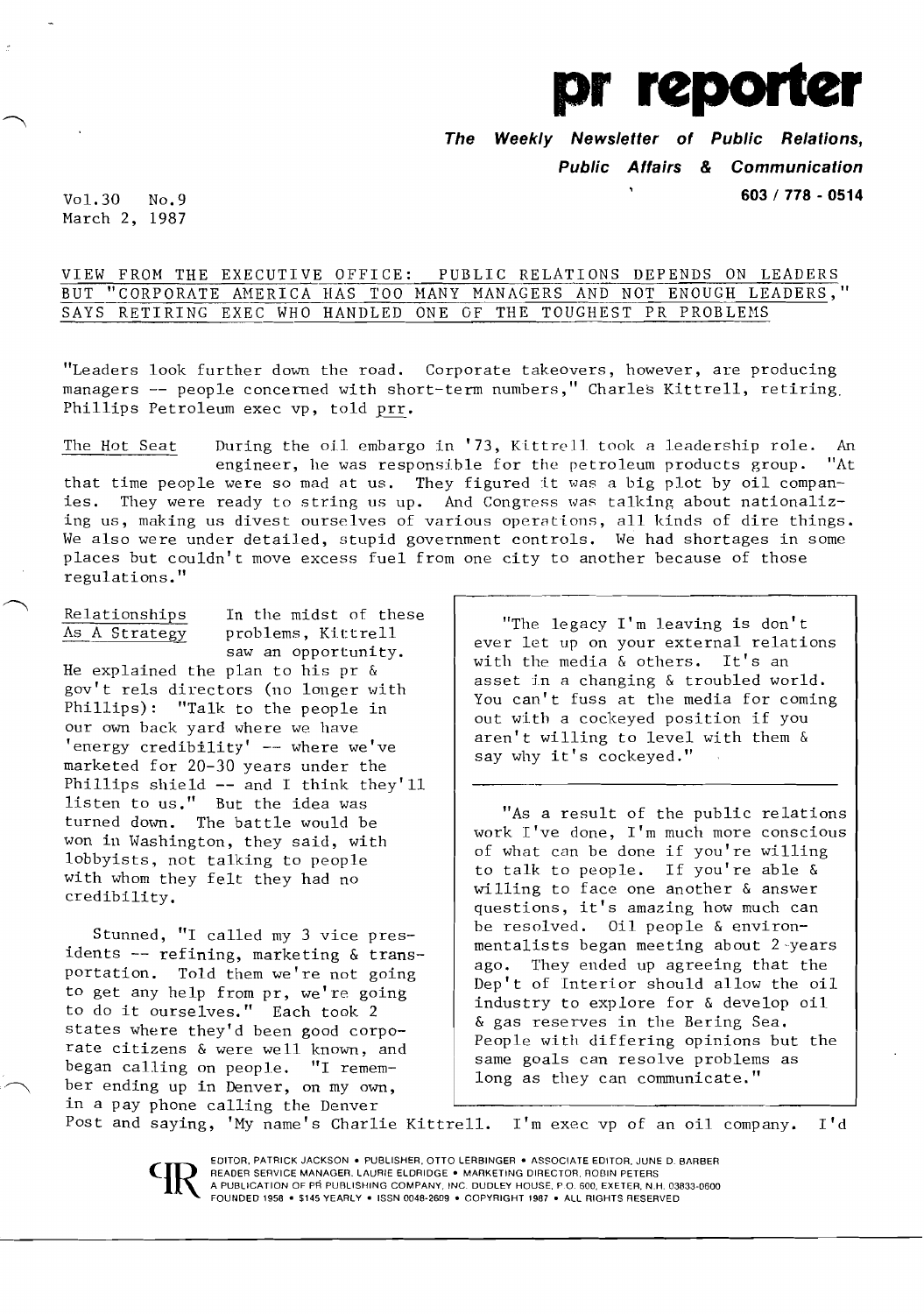like to talk to your energy editor, whoever the hell he is.' Believe it or not, with that heavy-handed, naive, kindergarten approach I got in to see the governors of Arkansas & Colorado and their energy staffs. And I talked to quite a few people on the newspaper."

Management Sees A new public relations person arrived on the scene to help.<br>Communication's Value "From then on it was the Kittrell & Caudill traveling "From then on it was the Kittrell & Caudill traveling show. We found out we did have credibility. We opened ourselves to a lot of questions. People were fearful not only about us but for

us  $-$  that we wouldn't be able to live up to our commitments. That was a beginning. Now we have a great staff. Not as big as before Boone Pickens & Icahn lowered the boom on us. But still as good."

Media Encounters 1. "It changed our preconceived ideas about media people.<br>Bring Gains 1 am impressed by their professional courtesy. Makes me I am impressed by their professional courtesy. Makes me realize we can be guilty of what we accuse the media of doing  $$ stereotyping. We raise holy hell when they say 'all oil companies are this or that.' But we've done the same thing to them."

2. "It makes you do your homework better. They're not hostile, just smart & curious. They ask tough questions. Hake you analyze what you believe & why, so you can explain it to somebody who is going to play devil's advocate."

3. Self-confidence is gained from the ability to defend yourself before a hostile interrogater -- whether it's a congressional committee, employee group, reporter. "It can turn a manager into a leader."

"When top management can't do something themselves, if they send the right signals, there are more than enough capable people waiting in the wings. There is incredible talent in any organization to do this sort of thing. The only question is does management concur that it's important & needs to be done. If so, it will be done. The people are there."

4. "We don't know how to measure this, but because of our people and the work we've done with the media, we got a better shake in the press during the hostile takeover attempts than we would have otherwise (see prr  $12/24/84$ ). Especially when you consider our chairman practically forbid us to talk to the media. If it had not been for a reservoir of goodwill built up over time, we wouldn't have done as well."

EXPERTS IN THE INDUSTRY ADVISE: Desktop publishing is projected to grow from a<br>BE VERY CAREFUL BEFORE YOU JUMP market of \$300 million in '86 to \$3 billion in market of \$300 million in '86 to \$3 billion in INTO DESKTOP PUBLISHING CRAZE '91. Users & consultants at a National Computer Graphics Ass'n (Fairfax, Va.) roundtable made

these assessments about the technology's progress & problems:

1. Define needs. "Vendors are doing a moderately poor to horrible job of helping buyers understand what they want," says a marketing consultant for computeraided publishing vendors.

2. Carefully consider the companies behind the products. Roundtable participants agree that vendor support & training are essential.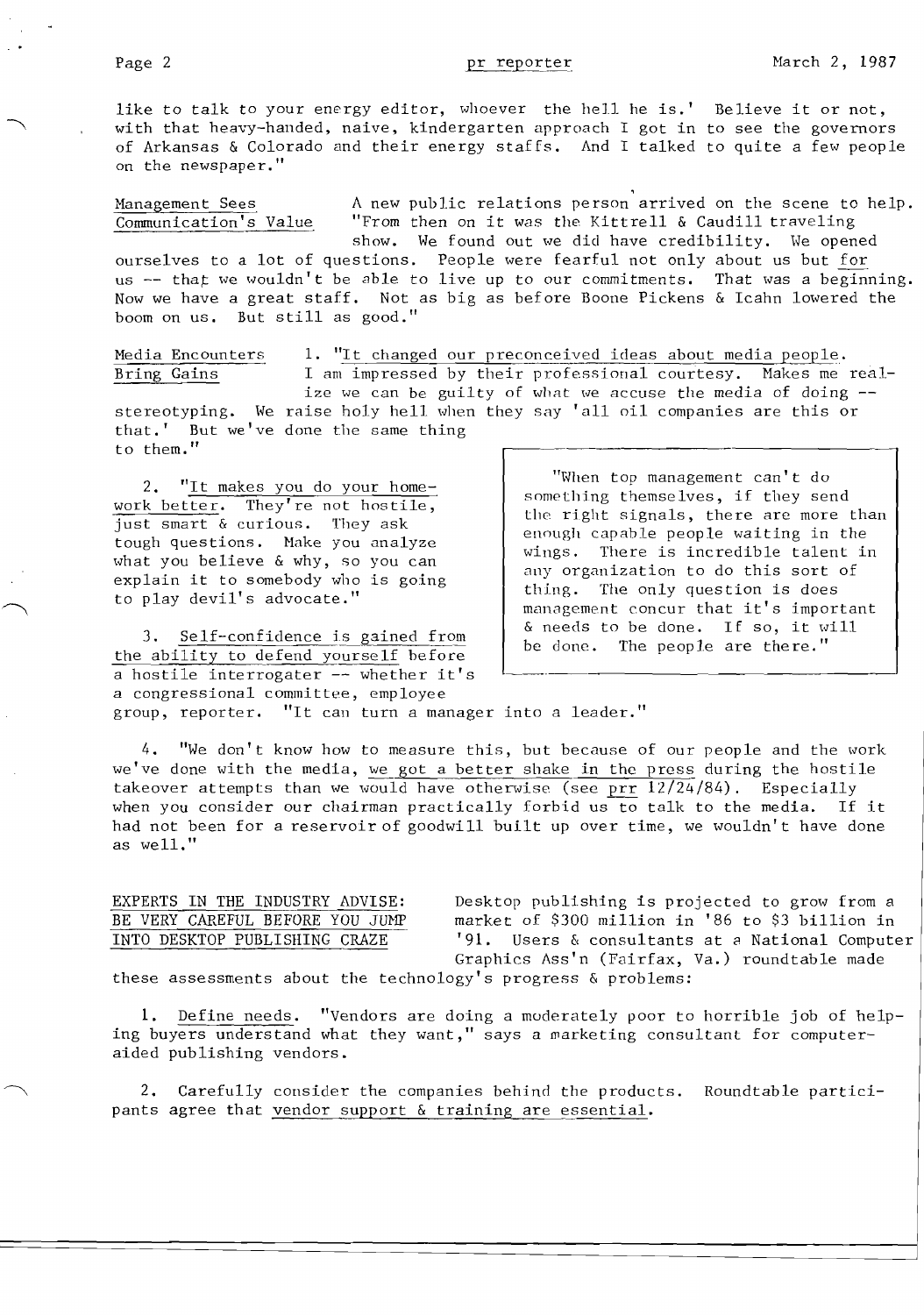3. "People too often shop just for price. Nany vendors are struggling with low product prices. Why does desktop publishing software cost only \$500? Because no one can tell you how it works. There's no business structure in place to support these products. If it's a serious job, it's worth committing some money to get the hardware, software & support you need," says a president of a consulting firm specializing in large-scale publishing.

4. "If you buy your products from a dealer, you're in trouble. Talk to the factory directly or become an expert yourself," says a user who is president of a publishing company. Some vendors are finding ways to accommodate buyers' need for training & support, e.g., videotapes, teaching discs.

5. "The biggest mistake you can make is to assume that because you have the tools, you know what you are doing," believes a consulting firm president. Vendors such as Aldus are offering templates & teaching programs that help new users learn & adapt professional layout techniques.

6. Besides changing the production process, implementing desktop publishing may mean accepting some compromises in the final product. Desktop publishing systems may offer fewer fonts or lower-resolution output. But once in place, compromises should be more than compensated for by savings in production time & costs, according to a user who designs  $\&$  produces a wide variety of pub'ns.

7. Advise the experts: Prepare for a surge in demand. Once it becomes known that attractive documents can be produced in-house, applications flourish. Be prepared to spend time bringing co-workers up to speed with the system so they can produce their own documents.

# PHONE-BOOK STYLE ANNUAL REPORT **"Informal research showed retention**<br>INCREASES EXPOSURE FOR HOSPITAL SERVICES (of the traditional annual report) INCREASES EXPOSURE FOR HOSPITAL SERVICES

was poor -- people didn't keep it,"

Jean Tierney, comty rels dir, Community Memorial Hospital (Toms River, NJ) told prr. Inspired by her phone book, Tierney "stopped the presses," changed the annual report's format to phone-book style, added a directory of the hospital's services and sent to press the new

version -- at the same cost as the traditional annual report.

Divided into 6 sections -- each using a different color paper - 20B-page self-mailer is printed in large type for easy readability, provides fingertip convenience to information about hospital services, medical & dental staff, support & wellness programs, senior health and the annual report. Hospital

"It has been a tremendous morale builder for employees as well." Tierney's advice to others considering this format: "A key to success is building a good communications base with all departments involved. This was crucial for us because we had only 6 weeks to pull it together. Also, don't leave anyone out."

services are "advertised" yellow-pages style and clip-out coupons offer discounts • on Diabetes Education Series, a free copy of "First Aid Facts," tidbits of consumer information, and more.

"Response has been wonderful," says Tierney. Although 12,000 copies were originally sent to employees, hospital association members, PTAs, schools & community org'ns, high demand means a second printing is under way. An excellent marketing